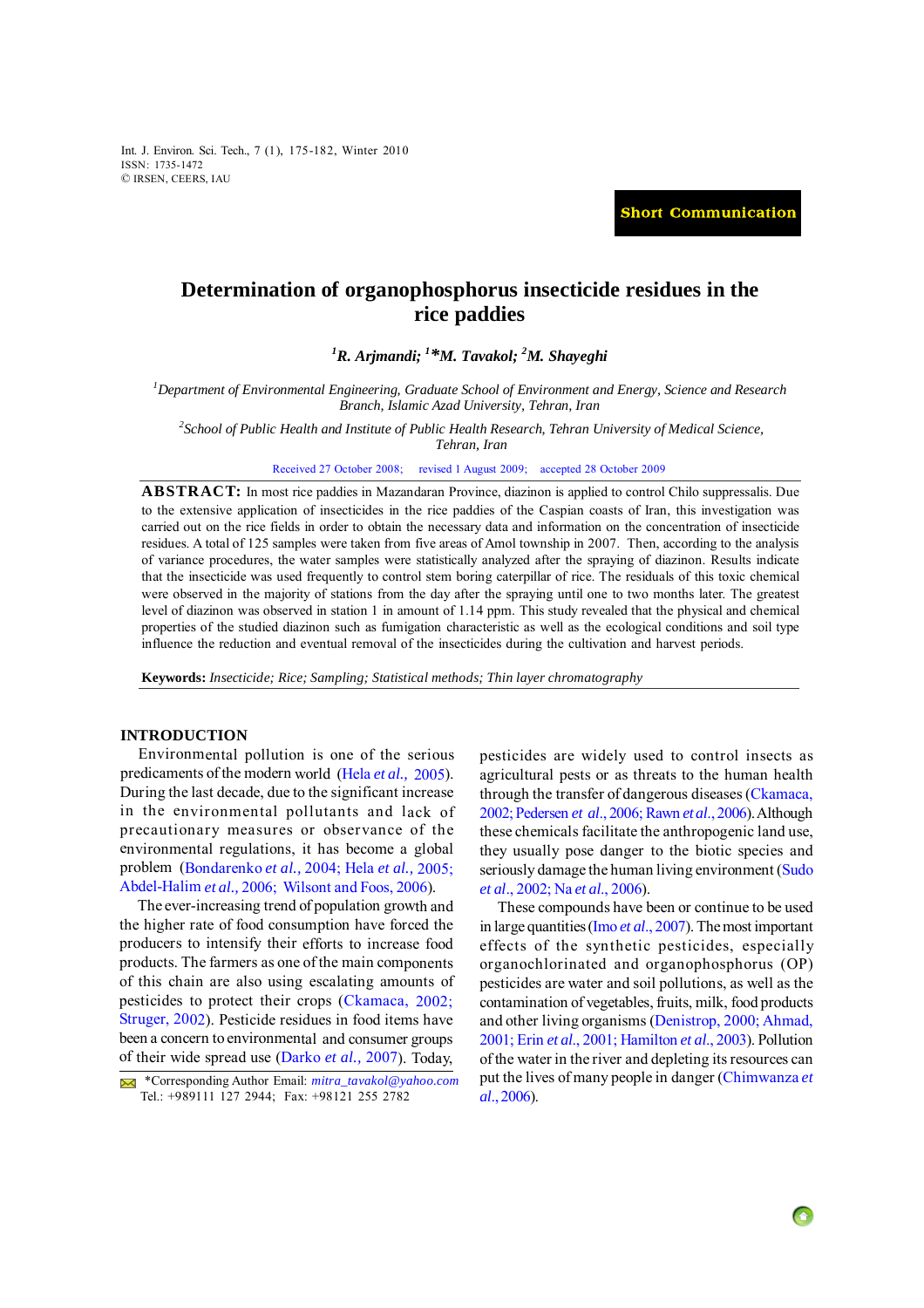# *R. Arjmandi et al.*

<span id="page-1-0"></span> Rice, as the main staple of the Iranian people, is always attacked by the various pests during cultivation and harvest. Thus, the farmers in the rice paddies of northern Iran use different pesticides to protect their crops, some of which are persistent and enter the food chain and eventually the human body. Also, it is quite possible for them to contaminate in the rice crops [\(Nouri](#page-6-0) *[et al.,](#page-6-0)* 2000). The phosphorous insecticides are primarily being used to combat agricultural pests in Iran. Investigations conducted in Iran indicated that some of the surface waters and the surrounding environments were contaminated with OP pesticides ([Shayeghi](#page-6-0) *et al*., 2001; [Tarahi Tabrizi, 2001\)](#page-7-0). Some studies have also performed regarding the environmentally clean utilization of rice husk as an effective absorbent of easte materials [\(Abdel-Ghani](#page-6-0) *et al.,* [2007; Mumin](#page-6-0) *et al.,* 2007; [Mahvi, 2008\)](#page-6-0).

Chillo suppressalis is one of the primary pests damaging rice crops. OP diazinon in granule form is used to combat the above-mentioned pest. Diazinon is an insecticide with wide range of applications against various types of pests including those existing in soil [\(Cox,1993\)](#page-6-0). However, as the Mazandaran Province with 202 thousand h of rice paddies is the most contaminated Province. Amongst the various groups, the organophosphorous chemicals are the most prevalent agricultural pesticides. Therefore, the impact of diazinon residues on the water and the environment of Amol township was studied in spring and summer 2007 in Mazanadaran Province ([Rawn](#page-6-0) *et al.*, 2006). A total of 125 samples were taken with the thin-layer chromatography method to determine the amount of insecticide residue at harvest time in spring and summer 2007 ([Tavakol, 2007](#page-7-0)).



Fig. 1: The study area in Mazandaran Province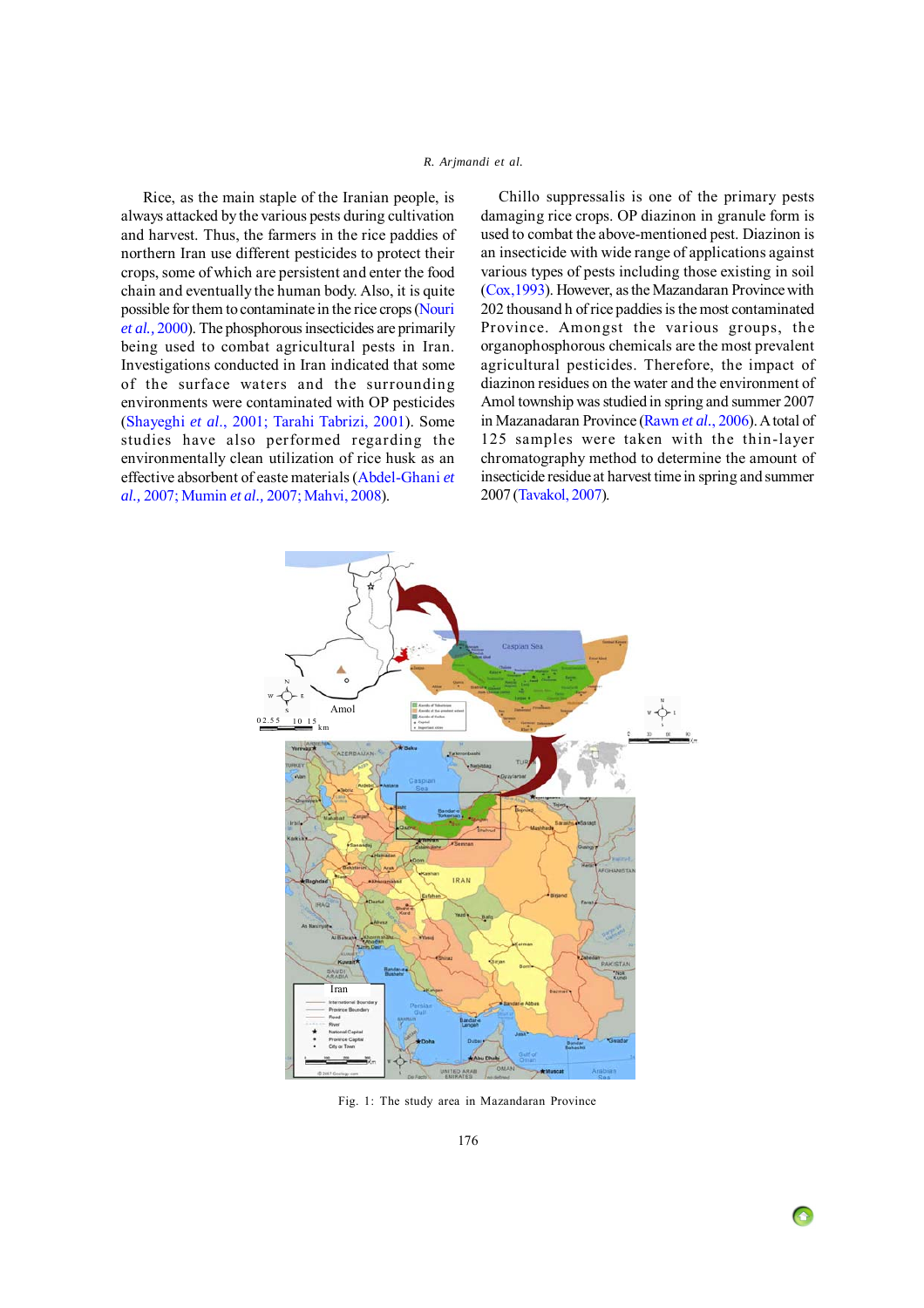In Mazandaran Province, as one of the agricultural poles of the country that consumes considerable amount of pesticides each year, the adverse consequences on the local residents can not be overlooked. Thus, in order to preserve the well being and health of the biotic species, the initial step is to determine the residues of such toxic chemicals in the environment [\(Shayeghi](#page-6-0) *et al*., 2001). The study has been conducted in Amol; north of Iran, in 2008.

# **MATERIALS AND METHODS**

Based on the geographical specifications of the region, the sampling stations were identified at the north, south, east, west and center of the Ghaleh Kash region (Amol township) [\(Fig. 1](#page-1-0)) [\(Tavakol, 2007](#page-7-0)).

#### *Calculation of the sample size*

The sample size was calculated by the  $n = (\delta/\delta/3)^2$ formula with a certainty of 95 % and the accuracy of 1.6 standard deviation. Before the spraying phase, samples were taken from all the selected stations in order to ensure that the water is free of OP insecticide.

In order to water sampling, 20 samples of one-L Volume 10 to 15 cm were collected. The collected samples were mixed together in a 20 L container. Eventually, from each station, 5 one L samples were collected. To prevent the decomposition of diazinon present in the water samples, 50 CC methylene chloride solution was added to each sample between the sampling and laboratory phases ([Tavakol, 2007\)](#page-7-0).

 Then, the samples were kept in refrigerators and sent to the pesticides chemical laboratory of the Health College of the Tehran Medical Sciences University. ([Tavakol, 2007](#page-7-0)).

The sampling from all the stations were taken at least 5 times with the intervals time of one day, one week, two weeks, one month and two months .This was done after spraying for at least two months at the end of spring and summer of 2007 from June. This exactly coincided with the commencement of the spraying season (spraying was conducted from the June  $4<sup>th</sup>$  to  $9<sup>th</sup>$ ) it continued until mid August, when the residues of the insecticides were not detectable in the water. The number of samples was 125 and the recovery of insecticide and the partition of the organic phase from the liquid phase were performed according to the traditional methods, utilizing acetone and methylene chloride solvents and the decantation funnel [\(Sherma](#page-7-0) *et al*[., 2005](#page-7-0)).

After the partition and recovery of diazinon insecticide from the water samples, the additional materials were taken out through the partition funnel and the desired insecticide was recovered by So4Na2. The clean up of the solution was performed in columns of silica gel. Then, the solution was concentrated by the rotary evaporation apparatus. The produced solutions were labeled as the unknown samples and in the next phase, their level of insecticide content was determined. [\(Futagami](#page-6-0) *et al*., 1997; [Sherma](#page-7-0) *et al*., 2005)

In order to identify the recovery efficiency, a practical method was used. In another word, a specific amount of diazinon insecticide was added to the samples taken from the irrigation water known to be free of phosphorous pesticides. Then, through the method used in this study, diazinon was partitioned again from the water sample and was cleaned up and examined. Eventually, the amount of diazinon determined from this method was compared to the initial level and it was considered as the recovery efficiency. The amount of diazinon residue was determined by the (highperformance thin layer chromatography) HPTLC technique ([Abbot, 1996; Futagami](#page-6-0) *et al*., 1997; [Puglise](#page-6-0) *et al*[., 2004;](#page-6-0) [Sherman](#page-7-0) *et al*., 2005)

The diazinon standard of 10 mg was acquired from the Accustandard Company of Switzerland. Utilization of the applicator and capillary 5, the spotting process was conducted on the aluminum plate, containing the silica-gel. This is considered as the stationary phase in this technique, where the standard solution and the prepared solutions from the water samples were used. For the spotting of the standard sample, the multiple level method was applied. In this method, several concentrations are used for the spotting of the standard sample [\(Futagami](#page-6-0) *et al*., 1997; [Denistrop, 2000\)](#page-6-0)

Subsequent to the spotting and drying processes, the prepared plate was placed inside a solvent tank for growth and development. The organic solvent was used as the mobile phase for the growth of the diazinon spots. This solvent was comprised of acetone-hexane mixture with the ratio of 80 % to 20 %. It was poured into the tank and after the saturation of the tank (in about 30 min) the prepared plate was placed inside it [\(Sherma, 2000; Sherma](#page-7-0) *et al*., 2005).

 A period of 20 min was adequate for the growth of spots and the rise of the solvent (the required interval time depends on the size of the plate and the type of solvents inside the tank). Afterwards, the plate was taken out of the tank and dried. Then, the spots were

 $\bigodot$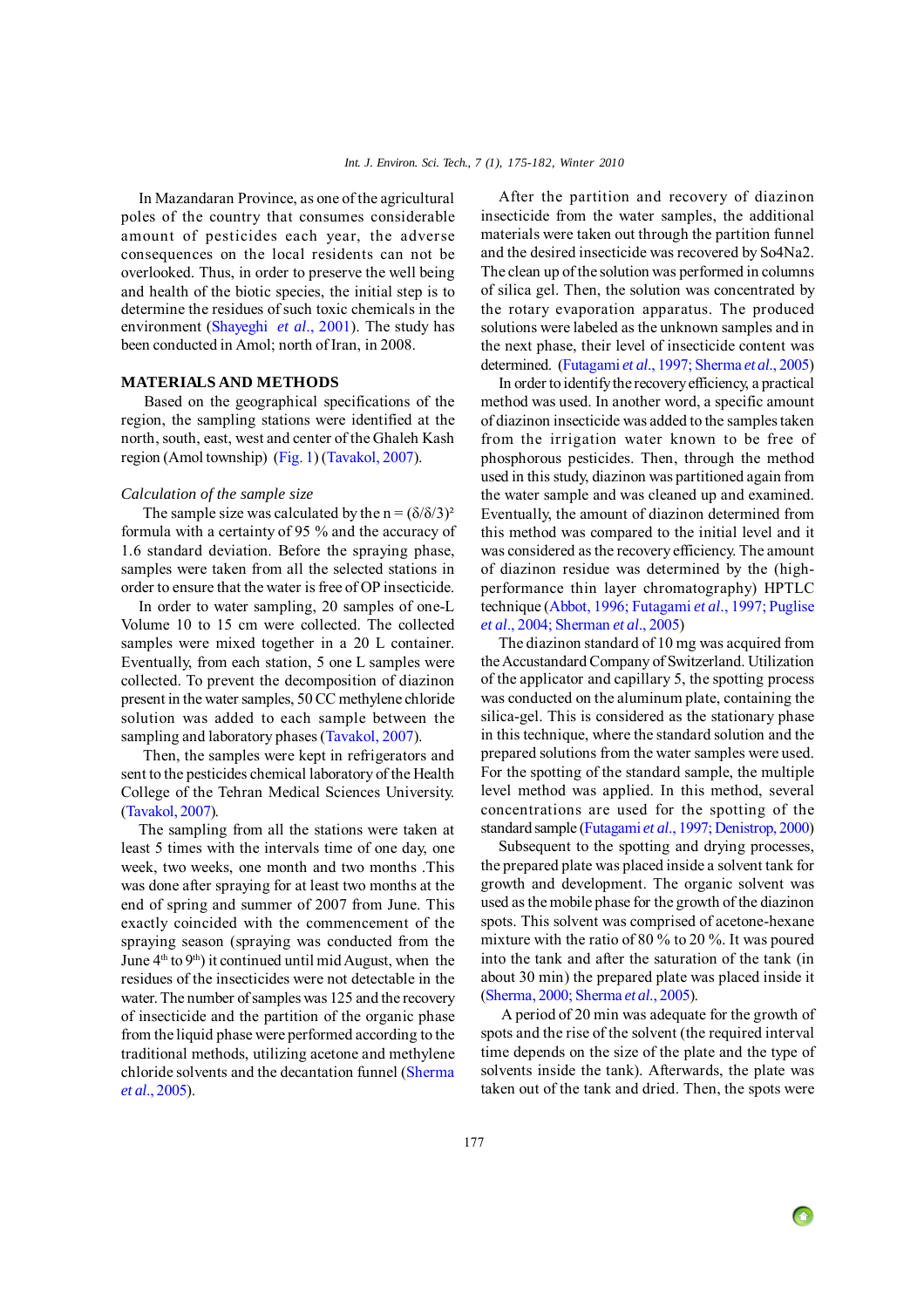examined inside a (ultra violet) UV cabinet with florescent light at the wavelength of 254 nm. The diazinon Rf level was determined to be about 58 %  $(+/- 2 \%)$ . Rf is the distance traveled by the solvent (from the spotting point to the end) over the distance travelled by the pesticide (from the spotting point to the development point)  $=$  Spot front /solvent front. Eventually, the (thin layer chromatography) TLC Scanner 3 and the CATS 4 software were utilized to scan the diazinon spots ([Denistrop, 2000\)](#page-6-0). For scanning the plate, the deuterium light at the wavelength of 257 nm was selected [\(Ahmad, 2001\)](#page-6-0). At the conclusion, the amounts of diazinon present in each spot were directly determined by the CATS 4 software. The level of diazinon in unit volume of water was calculated from the amounts contained in each spot. At the end, the variation analysis and the (analysis of variance) ANOVA test were used in the data analysis [\(Tavakol, 2007\)](#page-7-0).

#### **RESULTS AND DISCUSSION**

On 125 samples was conducted to assess the diazinon residues in various phases of the rice cultivation from the day after the spraying of the diazinon insecticide until when no trace of the insecticide was detectible in the studied rice paddies of Amol township. As it is shown in Table 1, the highest level of diazinon was detected the day after the spraying of station 1 in amount of 1.14 ppm. Generally, in the other stations, the amounts of pesticides were lower than the standard acceptable levels. The mean level of diazinon residue a day after the spraying in station 1 was 1.1391 ppm. Respectively, the mean levels in a week and two weeks after the spraying were 0.6636 ppm and 0.048 ppm. In the mentiond station, the amount of diazinon was not measurable after one and two months. The mean levels of diazinon in station 2 a day, a week,

two weeks and one month after spraying were 0.5281 ppm, 0.2551 ppm, 0.092 ppm and 0.021 ppm, respectively. There was no trace of diazinon, two months after the spraying. The mean levels of diazinon in station 3 a day, a week, two weeks and one month after spraying were 0.3058 ppm, 0.1604 ppm, 0.086 ppm and 0.014 ppm, respectively. There was no trace of diazinon, two months after the spraying. The mean levels of diazinon in station 4 a day, a week and two weeks after spraying were 0.6174 ppm, 0.1873 ppm and 0.065 ppm, respectively. There was no trace of diazinon, one month and two months after the spraying. The mean levels of diazinon in station 5, a day, a week, two weeks, one month and two months after spraying were 0.9273 ppm, 0.2823 ppm, 0.1163 ppm, 0.0521 ppm and 0.001 ppm, respectively ([Tavakol, 2007\)](#page-7-0).

Based on the Table 1, the correlation between the diazinon residues in the sampling stations was preformed by the ANOVA test and was compared with the World Health Organization (WHO) standards [\(Table 2](#page-4-0)). No meaningful difference was observed ( $P$  > 0.05). This is quite reasonable by the similarity of the climatic conditions in the studied areas and similar physiochemical characteristics in their irrigation waters [\(Fig. 2\)](#page-4-0). The relationship between the time of irrigation and the levels of diazinon residues was also conducted by the ANOVA test [\(Table 3\)](#page-4-0) The comparison of the various intervals time showed a meaningful difference  $(P < 0.05)$ . It indicates that time is an influential factor in the sampling process and as the time passes by, the amount of pesticide residues decreases [\(Fig. 3](#page-4-0)) [\(Shayeghi](#page-6-0) *et al*., 2001; [Honarpajouh, 2003; Bagheri,](#page-6-0) [2007\)](#page-6-0).

The amounts of diazinon in the stations 2 and 3, as well as the station 5 were detectable until the first and second month after the spraying phase, respectively. This is probably due to the insecticide's high

| Time    | $10-6-2007$ | 17-6-2007 | 24-6-2007 | 11-7-2007 | 11-8-2007 |
|---------|-------------|-----------|-----------|-----------|-----------|
| Station |             |           |           |           |           |
|         | 1.1391      | 0.6637    | 0.048     |           | N         |
|         | 0.5281      | 0.2551    | 0.092     | 0.021     | N         |
|         | 0.3058      | 0.1604    | 0.086     | 0.014     | N         |
| 4       | 0.6174      | 0.1873    | 0.065     | N         | N         |
|         | 0.9273      | 0.2823    | 0.1163    | 0.0521    | 0.001     |

Table 1: Average results of the diazinon analysis in the rice paddies from each sampling station in 2007

N: NOAEL: No-observed adverse effect level ([Tavakol, 2007](#page-7-0))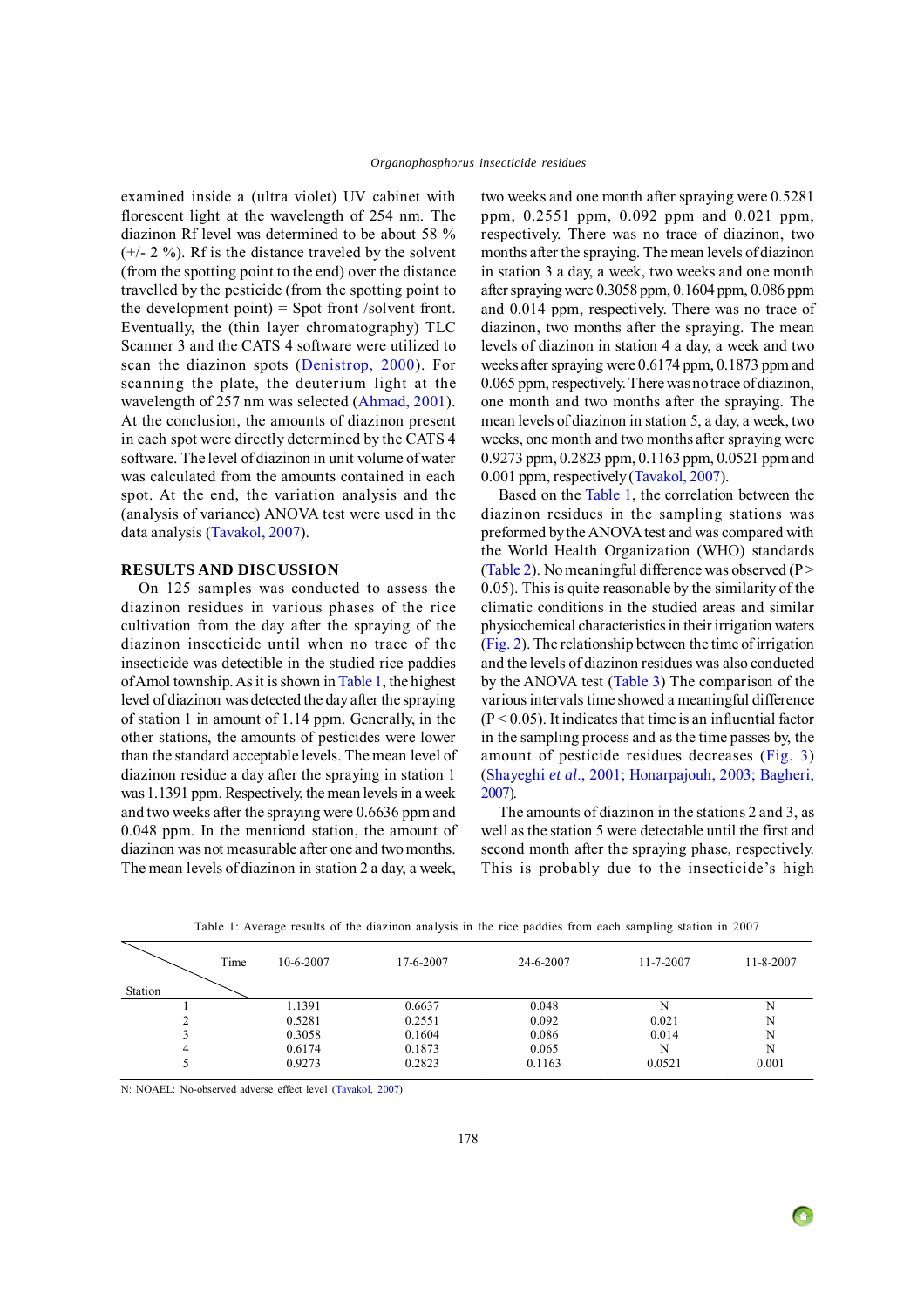

<span id="page-4-0"></span>



Fig. 2 : The average residues of diazinon in the waters of the rice paddies (Stations 1, 2, 3, 4 and 5)([Tavakol, 2007](#page-7-0))

Fig. 3: The comparison of average residues of diazinon in various times (ppm)[\(Tavakol, 2007\)](#page-7-0)

|  |  |  |  | Table 2: ANOVA statistical analysis based on the sampling stations |  |  |  |  |  |  |
|--|--|--|--|--------------------------------------------------------------------|--|--|--|--|--|--|
|--|--|--|--|--------------------------------------------------------------------|--|--|--|--|--|--|

|                | Sum of squares |    | Mean square |       | Sig   |
|----------------|----------------|----|-------------|-------|-------|
| Between groups | 0.204          |    | 0.051       | 0.473 | 0.755 |
| Within groups  | 2.155          | 20 | 0.108       |       |       |
| Total          | 2.359          | 24 |             |       |       |

|                                       |   | Sum of squares | df      | Mean square | F      | Sig.    |
|---------------------------------------|---|----------------|---------|-------------|--------|---------|
| Between groups                        |   | 1.752          | 4       | 0.438       | 14.429 | 0.0     |
| Within groups                         |   | 0.607          | 20      | 0.03        |        |         |
| Total                                 |   | 2.359          | 24      |             |        |         |
|                                       |   |                |         |             |        |         |
| N<br>Subset for alpha = $.05$<br>Time |   |                |         |             |        |         |
|                                       |   |                |         |             |        | 3       |
| 86/5/20                               |   |                | 0.0002  |             |        |         |
| 86/4/20                               | 5 |                | 0.01742 |             |        |         |
| 86/4/03                               | 5 |                | 0.08146 | 0.08146     |        |         |
| 86/3/27                               | 5 |                |         | 0.30976     |        |         |
| 86/3/20                               | 5 |                | ۰       | -           |        | 0.70354 |
| Sig.                                  |   |                | 0.495   | 0.051       |        | 1.0     |

Table 3: ANOVA statistical analysis based on sampling time

Means for groups in homogeneous subsets are displayed. Uses harmonic mean sample size = 5.000 [\(Tavakol, 2007\)](#page-7-0)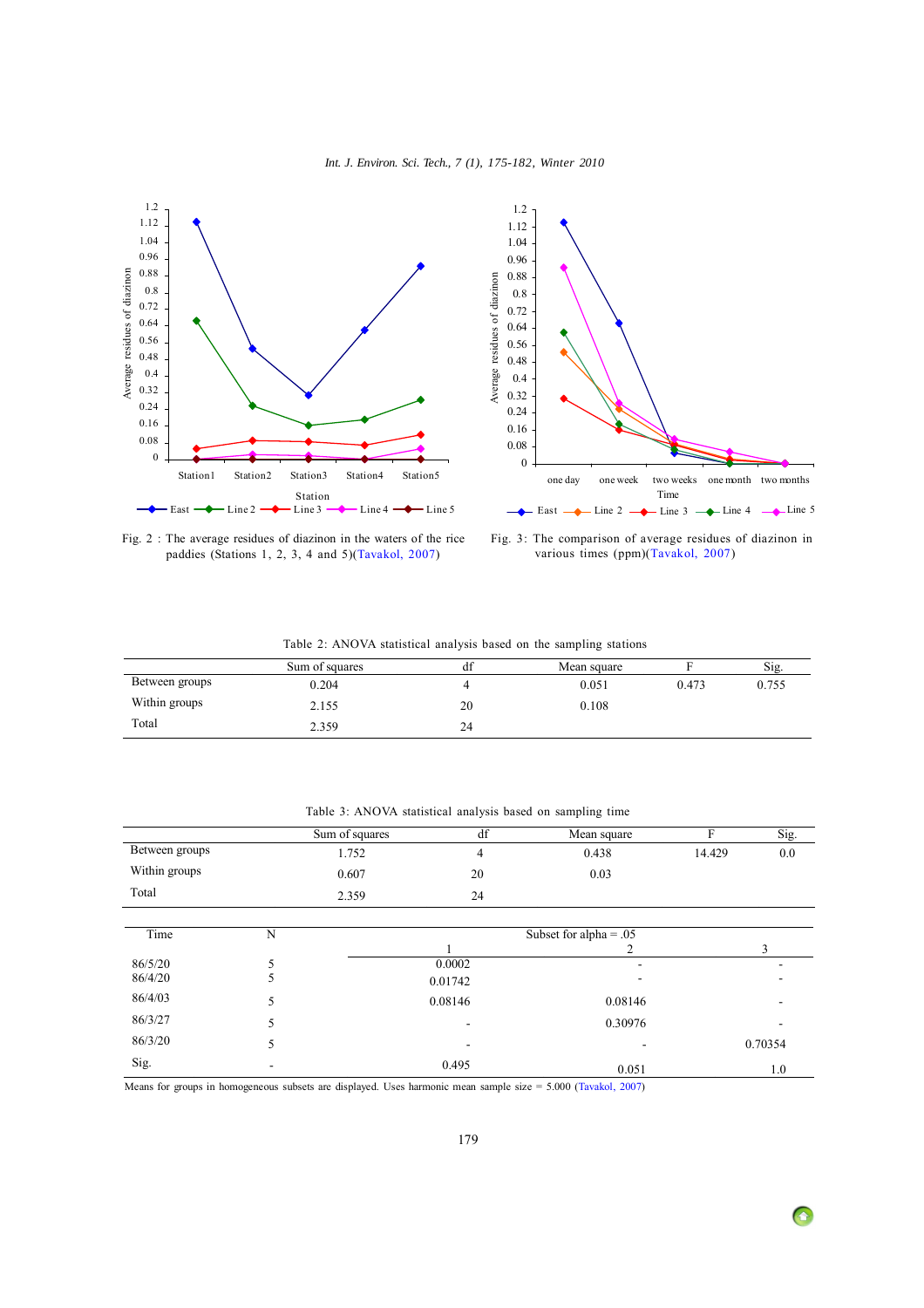persistency in the ambient environment. Moreover, the latest worldwide researches indicate that some OP pesticides like diazinon are more persistent than others [\(Struger, 2002;](#page-7-0) Sudo *et al*[., 2002;](#page-7-0) [Bondarenko](#page-6-0) *et al*., [2004](#page-6-0)).

The objective of the study conducted by the Water Quality Control Center in Sanjunquin River, California on aquatic contamination from 1990 to 1998 was to investigate the acute and chronic contamination of the living organisms in this river as the result of incoming pesticides. The aquatic contamination was linked to diazinon, chloriperinus and medidatiun. The pertinent department overseeing the consumption of pesticides in California studied one of the branches of this river in winter seasons during 1991-1993 period. It also detected 10 %, 72 % and 18 of chloriperinus, diazinon and medidatiun in 108 collected samples, respectively. Meanwhile, the diazinon concentration of 1.07 mg/L was observed, which indicated a chronic and potentially dangerous contamination of diazinon.

In order to determine the impact of pesticides on reproductive organs of fish species, Dutta *et al.* [\(2003\)](#page-6-0) introduced diazinon to the testicles of Lepomis marchirury. The histopathology analysis of the testicles reveals changes in the cell mass due to the influence of the insecticide (Dutta *et al*[., 2003](#page-6-0)).

The studies, conducted during 1991 to 1995 in the United States, point out that the levels of diazinon and methamidophos in the White River basin in the State of Indiana and 20 adjacent rivers are the highest in the analyzed samples. Also, it was observed that the residues of OP pesticides decrease as the samples are taken farther away from the sprayed region [\(Hamilton](#page-6-0) *et al*[., 2003\)](#page-6-0). In the present study, a declining trend in the insecticides was detected from the first day after the spraying until two months later. Other researches, performed in various regions of the Mazandaran province show that the rivers like Tajan, Safaa Roud and Babol Roud Rivers are contaminated with OP pesticides like azinphos methyl, malathion and diazinon. The amounts of these chemicals were higher than the allowable limits even 3 to 4 months after the spraying [\(Shayeghi](#page-6-0) *et al*., 2001)

The local residents of the sprayed regions are the most susceptible to the acute effects of the insecticides on the water resources and the general environment. However, their long term adverse consequences threaten regions away from the sprayed centers ([Phillips and Bode, 2004; Abdel-Halim](#page-6-0) *et al*[., 2006; Obendore](#page-6-0) *et al*., 2006). Currently in Iran, there are no appropriate standards for water and food products. Thus, the only available mean's to compare the results with the international standards ([Tavakol,](#page-7-0) [2007](#page-7-0)).

According to the studies conducted b[y Shayeghi](#page-6-0) [\(2001\)](#page-6-0) (rice fields and citrus orchards in Tonekabon), Uj  $c$ {gi j k (2023) (Mazandaran Province) and [Honarpajouh \(2001\)](#page-6-0) (Seymineh River and its adjacent rivers), the traces of insecticides were detected 5, 4 and 3 months after the spraying, respectively. Furthermore, the present study discovered the residues, 2 to 3 months after the spraying.

 $F$  iazinon levels "qf up to 454 ppm"y gtg"o gcuwt gf ""in the Karaj Catchments Basin at the beginning of the pesticide spraying season. Meanwhile, [Shayeghi](#page-6-0) *et al.* [\(2005\)](#page-6-0) studied the residues of OP insecticides in Kor and Seyvand Rivers as well as the cucumber crops at the downstream of the above-mentioned rivers. In his study, he detected residues of diazinon in these rivers, especially 3.5 ppm of diazinon in Seyvand River. Another research was conducted by [Bagheri \(2007\)](#page-6-0) on the residues of OP insecticides in the fish species and the waters of Gharehsu and Gorganroud Rivers in Golestan Province, Iran. The highest and lowest levels of Diazinon were detected in summer (56 ppm) and winter, respectively. It was concluded that the insecticide residues depend on the physiochemical characteristics of water, time of consumption, pH of water and the ambient temperature [\(Bagheri, 2007\)](#page-6-0).

 The results of the above-mentioned researches confirm the findings of our study, based on the measured levels of poisonous materials. The findings reveal that the pH, ambient temperature, slope of the farm land, precipitation, etc., have an influential impact on the persistence of diazinon in the farms of Amol [\(Tavakol, 2007\)](#page-7-0). Therefore, it is essential to seriously consider the integrated pest management, supervision of pesticides' distribution and consumption [\(Krol](#page-6-0) *et al*[., 2000](#page-6-0)), use of pesticides with low potential to contaminate the water and soil, conducting public awareness campaigns for the consumers (Na *[et al](#page-6-0)*., 2006) utilization of other pest control measures like parasitoids and biological methods instead of chemical remedies and finally, development of standards and identification of maximum residue limit (MRL) of the pesticides in the agricultural crops in the country ([Tavakol, 2007](#page-7-0)).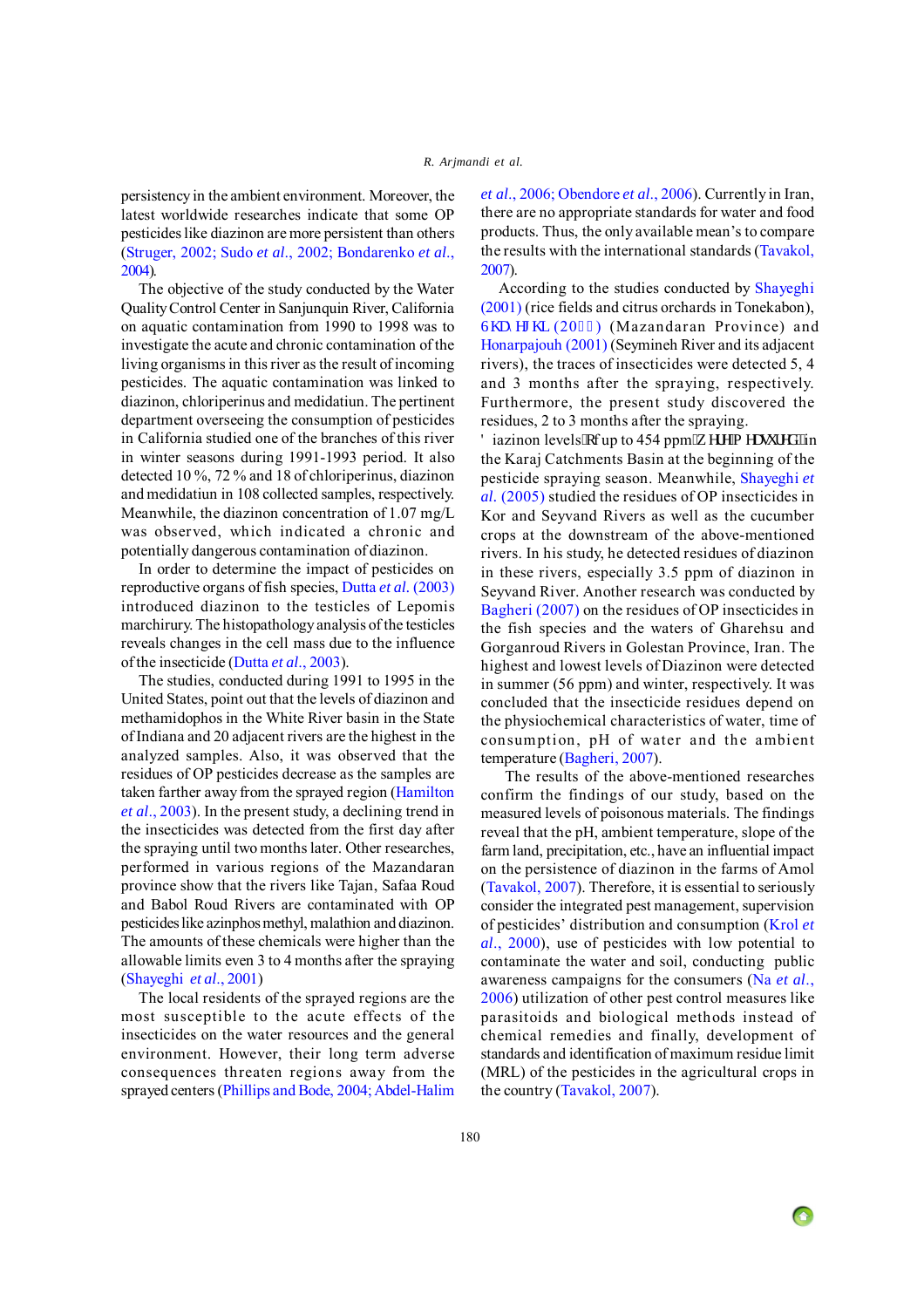## <span id="page-6-0"></span>**ACKNOWLEDGEMENTS**

The authors wish to thank Tehran University of Medical Science for The financial support and express special gratitude to Dr. Shayeghi due to her cooperation in analyzing the samples.

# **REFERENCES**

- Abbot, D. C., (1996). The application of Thin layer chromatography technique to analysis residue. Reviwe. 2, 638-644 **(7 pages)**.
- Abdel-Ghani, N. T.; Hefny, M.; El-Chaghaby, G. A. F., (2007). Removal of lead from aqueous solution using low cost abundantly available adsorbents. Int. J. Environ. Sci. Tech., 4 (1), 67-74 **(8 pages)**.
- Abdel- Halim, K. Y.; Salama, A. K.; El-Khateeb, E. N.; Bakry, N. M., (2006). OP pollutants (OPP) in aquatic environment at Damietta Governorate, Egypt: Implications for monitoring and biomarker responses. Chemosphere, 63 (9), 1491-1498 **(8 pages)**.
- Ahmad, F. E., (2001). Analyses of pesticides and their metaboLes in foods and drinks. Trac-Trend. Anal. Chem., 20 (11), 649-661 **(13 pages)**.
- Bagheri, F., (2007). Study of pesticide residues (Diazinon, Azinphosmethyl) in the rivers of Golestan province (GorganRoud and Gharehsou), M.Sc. Thesis, Tehran University of Medical Science. Tehran, Iran.
- Bondarenko, S.; Gan, J.; Haver, D. L.; Kabashima, J. N., (2004). Persistence of selected organophosphate and carbamate insecticides in waters from a coastal watershed. Environ. Toxicol. Chem., 23 (11), 2649-2654 **(6 pages)**.
- Chimwanza, B.; Mamba, P. P.; Moyo, B. H. Z.; Kadewa, W., (2006). The impact of farming on river banks on water quality of The rivers. Int. J. Environ. Sci. Tech. 2 (4), 353- 358 **(6 pages)**.
- Ckamaca, H., (2002). Alga growth inhibition by water pollution. Environ. Pollut., 117 (3) 411-419 **(9 pages)**.
- Cox, C., (1993). Diazinon fact sheet. J. Pestic. Reform., 3, 30-35 **(6 pages)**
- Darko, G.; Acquaah, S. O., (2007). Levels of organo chlorine pesticides residues in meat. Int. J. Environ. Sci. Tech., 4 (4), 521-524 **(4 pages)**.
- Denistrop, H. E., (2000). Applied thin layer chromatography: best practice and avoidance of mistakes. Published by Wiley-Vch. 1-304.
- Dutta, H. M; Mejer, H. J. M.,(2003). Sublethal effect of diazinon on the structure of the thesis of blue gill lepomis macroscopic analysis. Environ. Pollut., 125 (3), 355-360 **(6 pages)**.
- Erin, M.; Hertz-Picciotto, B. I.; James, J. B., (2001). Case cohort analysis of agricultural pesticide applications near maternal residence and selected causes of fetal death. Am. J. Epidemiol., 154 (8), 702-710 **(8 pages)**.
- Futagami, K.; Narazaki, C.; Kataoka, Y.; Shuto, H.; Oishi, R., (1997). Application of high- performance thin- layer chromatography for the detection of organoOP insecticides in human serum after acute poisoning. J. Chromatogr. B., 704 (1-2), 369-373 **(5 pages)**.
- Hamilton, D. J.; Ambrus, A.; Dieterl, R. M.; Felsot, A. S.; Harris, C. A.; Holland, P. T.; Katayama, A.; Kurihara, N.;

Linders, J.; Unsworth, J.; S. S. Wong (2003). Regulatory limits for pesticide residues in water. (IUPAC Technical Report). International Union of Pure and Applied Chemistry. Pure Appl. Chem., 75 (8), 1123-1155 **(33 pages**).

- Hela, D. G.; Lambropoulou, D. A.; Konstantinou, I. K.; Albains, T. A., (2005). Environmental monitoring and ecological risk assessment for pesticide contamination and effects in Lake Pamvotis, Northwestern Greece. Environ. Toxicol. Chem., 24 (6), 1548-1556 **(9 pages)**.
- Honarpajouh, K., (2003). Study and Identification of OP pesticides residues (Azinphosmethyl and Diazinon) in the Mahabad and Siminerood Rivers, M.Sc. Thesis, Tehran University of Medical Science. Tehran, Iran.
- Imo, S. T.; Sheikh, M. A.; Hirosawa, E.; Domori, T.; Tamaki, F., (2007). Contamination by organochlorine pesticides from rivers. Int. J. Environ. Sci. Tech., 4 (1), 1-9 **(9 pages).**.
- Krol, W. J.; Arsenult, T. L.; Pylypiw, H. M.; Incorvia Mattina, M. J., (2000). Reduction of pesticide residues on produce by rinsing. J. Agr. Food. Chem., 48 (10), 4666-4670 **(5 pages)**.
- Mahvi, A. H., (2008). Application of agricultural fibers in pollution removal from aqueous solution. Int. J. Environ. Sci. Tech., 5 (2), 275-285 **(11 pages)**.
- Mumin, M. A.; Khan, M. M. R.; Akhter, K. F.; Uddin, M. J., (2007). Potentiality of open burnt clay as an adsorbent for the removal of Congo red from aqueous solution. Int. J. Environ. Sci. Tech., 4 (4), 525-532 **(8 pages)**.
- Na, T.; Fang, Z.; Zhanqi, G.; Ming, Z.; Cheng, S., (2006). The status of pesticide residues in the drinking water sources in Meiliangwan bay. Taihu lake of China. Environ. Monitor. Assess., 123 (1-3), 351-370 **(20 pages)**.
- Nouri, J.; Arjmandi, R.; Bayat, H., (2000). Ecological investigation of application of pesticides in rice fields. Iran. J. Public Health, 29 (1-4), 137-146 **(10 pages)**.
- Obendore, F. S. K.; Lemley, A. T.; Hedage, A.; Kline, A. A.; Tank Dokuchanyeva, T., (2006). Distribution of pesticide residues within homes in central New York State. Arch. Environ. Con. Tox., 50 (1), 31-44 **(13 pages)**.
- Pedersen, J. A.; Yeager, M. A.; Suffet, I. H., (2006). OP insecticides in agricultural and residential runoff: Field observations and implications for total maximum daily load development. Environ. Sci. Tech., 40 (7), 2120-2127 **(8 pages)**.
- Phillips, P. J.; Bode, R. W., (2004). Pesticides in surface water runoff in south-eastern New York state,US seasonal and storm flow effects on concentration. Pest Manage. Sci., 60 (6), 531-543 **(12 pages )**.
- Puglise, P.; Molto, J. C.; Damiani, P.; Marin, R.; Cossignani, L.; Manes, J., (2004). Gas Chromatographic evaluation of pesticide residue contents in nectarines after non-toxic washing treatments. J. Chromatogr. A., 105 (2), 185-191 **(7 pages)**.
- Rawn, D. f.; Quade, S. C.; Shield, J. B.; Conca, G.; Sun, W. F.; Lacroix, G. M., (2006) Organophosphate levels in apple composites and individual apples from a treated Canadian orchard. J. Agric Food Chem., 54 (5), 1943-1948 **(6 pages)**.
- Shayeghi, M., Shahtaheri, S. J., Selseleh, M., (2001). Phosphorous insecticides residues in Mazandaran River Waters, Iran, Iran. J. Public Health, 30 (1), 115-118 **(4 pages)**.
- Sherma, J., (2000). Pesticide residuc analysis 1999-2000: A review. Lafayette College, Department of Chemistry, Easton,